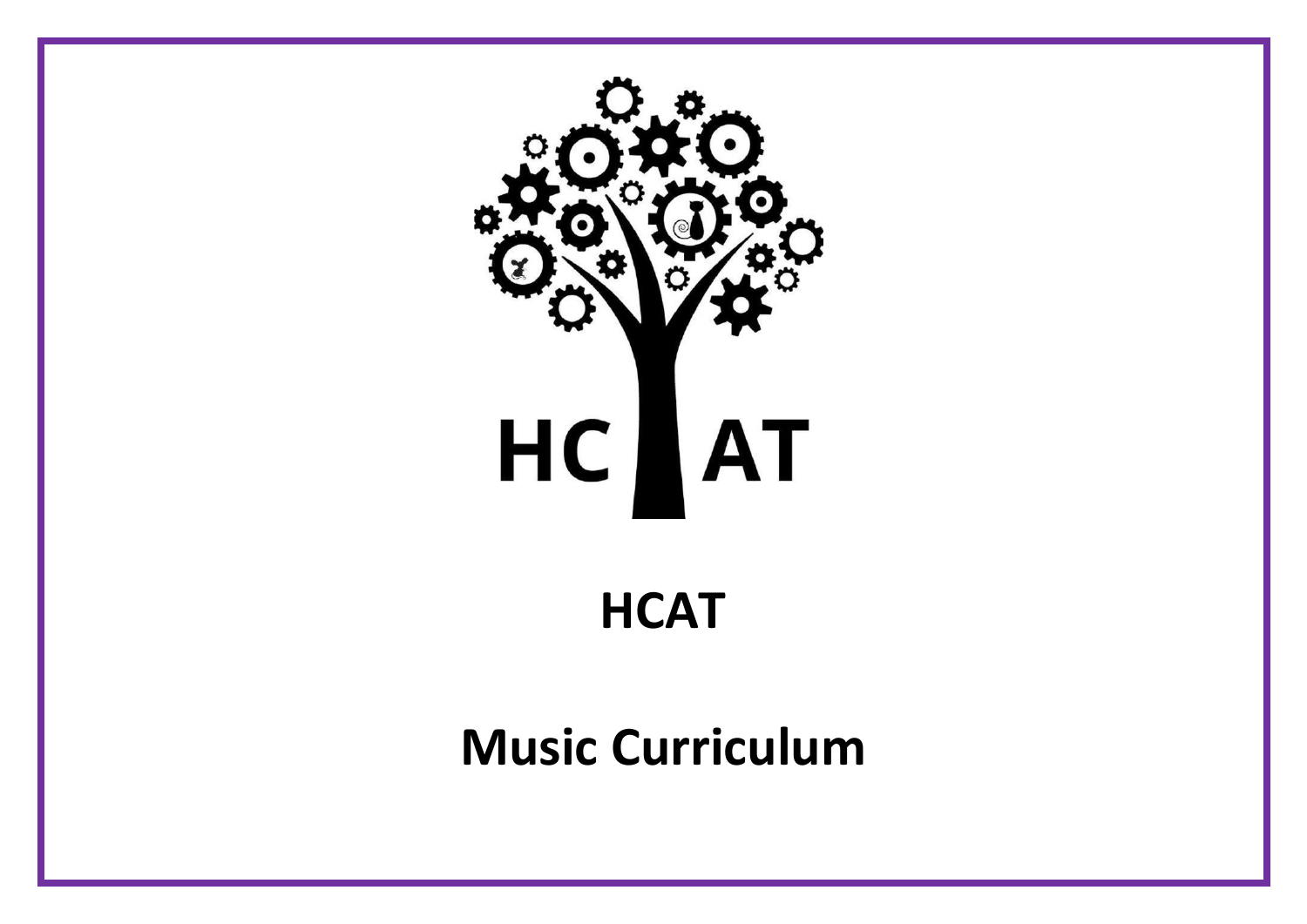#### **Subject content Key stage 1**

Pupils should be taught to:

- Use their voices expressively and creatively by singing songs and speaking chants and rhymes
- Play tuned and untuned instruments musically
- Listen with concentration and understanding to a range of high-quality live and recorded music
- Experiment with, create, select and combine sounds using the inter-related dimensions of music.

### **Key stage 2**

Pupils should be taught to sing and play musically with increasing confidence and control. They should develop an understanding of musical composition, organising and manipulating ideas within musical structures and reproducing sounds from aural memory.

Pupils should be taught to:

- Play and perform in solo and ensemble contexts, using their voices and playing musical instruments with increasing accuracy, fluency, control and expression
- Improvise and compose music for a range of purposes using the inter-related dimensions of music
- Listen with attention to detail and recall sounds with increasing aural memory
- Use and understand staff and other musical notations
- Appreciate and understand a wide range of high-quality live and recorded music drawn from different traditions and from great composers and musicians
- Develop an understanding of the history of music.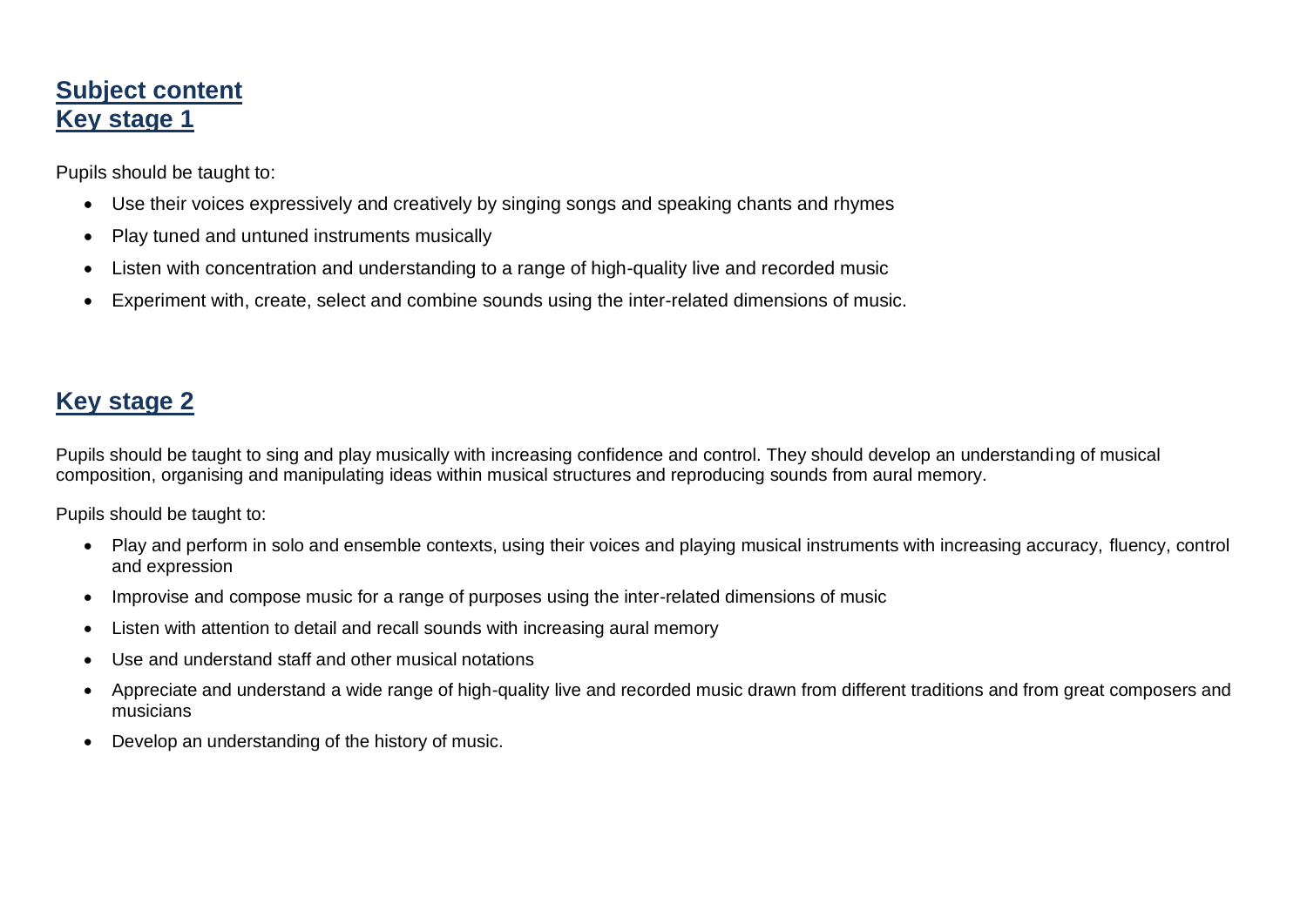## EYFS Year 1 Year 2 Year 3 Year 4 Year 5 Year 6

| <b>Assessment Criteria-</b><br><b>Incerts</b>                                                  | Transition                                                                                                                                                                      | Year 1                                                                                                                                                                                                                                                                                                                                            | Year 2                                                                                                                                                                                                                                                                                                                                                          | Year 3                                                                                                                                                                                                                                                                                                                                                                                                                                                                                                                                | Year 4                                                                                                                                                                                                                                                                                                                                                                                                                                                                                                                                                                  | Year 5                                                                                                                                                                                                                                                                                                                                      | Year 6                                                                                                                                                                                                                                                                                                                                                                     |
|------------------------------------------------------------------------------------------------|---------------------------------------------------------------------------------------------------------------------------------------------------------------------------------|---------------------------------------------------------------------------------------------------------------------------------------------------------------------------------------------------------------------------------------------------------------------------------------------------------------------------------------------------|-----------------------------------------------------------------------------------------------------------------------------------------------------------------------------------------------------------------------------------------------------------------------------------------------------------------------------------------------------------------|---------------------------------------------------------------------------------------------------------------------------------------------------------------------------------------------------------------------------------------------------------------------------------------------------------------------------------------------------------------------------------------------------------------------------------------------------------------------------------------------------------------------------------------|-------------------------------------------------------------------------------------------------------------------------------------------------------------------------------------------------------------------------------------------------------------------------------------------------------------------------------------------------------------------------------------------------------------------------------------------------------------------------------------------------------------------------------------------------------------------------|---------------------------------------------------------------------------------------------------------------------------------------------------------------------------------------------------------------------------------------------------------------------------------------------------------------------------------------------|----------------------------------------------------------------------------------------------------------------------------------------------------------------------------------------------------------------------------------------------------------------------------------------------------------------------------------------------------------------------------|
| <b>NC: Singing</b><br><b>INCERTS:</b><br>Singing (a)                                           | I can sing a range of<br>well-known nursery<br>rhymes and songs.<br>I can sing along to pre-<br>recorded songs and<br>add actions.<br>I can sing along with a<br>backing track. | I can sing simple songs,<br>chants and rhymes.<br>I can sing collectively<br>at the same <i>pitch</i> and<br>count in.<br>I can sing songs with a<br>range of no more than<br>three notes (including<br>pentatonic songs).<br>I can sing a range of<br>call and response<br>songs.<br>I can control vocal<br>pitch and match pitch<br>accurately. | I can sing songs with a<br>pitch range of no more<br>than five notes (do-so).<br>I can sing songs with a<br>small pitch range (e.g<br>Rain, Rain Go Away).<br>I can demonstrate<br>dynamics (loud/quiet)<br>and tempo (fast/slow)<br>when singing.<br>I can demonstrate<br>dynamics and tempo<br>responding to the<br>leaders directions and<br>visual symbols. | I can sing a range of<br>unison songs of varying<br>styles with a pitch<br>range of five notes (do-<br>so) tunefully and with<br>expression.<br>I can perform <i>forte</i> and<br>piano (loud and soft).<br>I can perform actions<br>confidently and in time<br>to a range of action<br>songs (e.g Head and<br>Shoulders).<br>I can walk, move or<br>clap a steady beat with<br>others.<br>I can change the speed<br>of the <b>beat</b> as the<br>tempo of the music<br>changes.<br>I can perform as a choir<br>in school assemblies. | I can sing a broad<br>range of unison songs<br>with the range of eight<br>notes/octave. (e.g One<br>More Day - seas<br>shanty).<br>I can sing a range of<br>songs pitching the<br>voice accurately and<br>following directions for<br>getting louder<br>(crescendo) and<br>quieter (decrescendo).<br>I can sing rounds and<br>partner songs in<br>different time<br>signatures (2,3 and 4)<br>time).<br>I can begin to sing<br>repertoire with small<br>and large leaps to<br>introduce vocal<br>harmony.<br>I can perform a range<br>of songs in school<br>assemblies. | I can sing a broad<br>range of songs from an<br>extended repertoire.<br>I can observe phrasing,<br>accurate pitching and<br>style.<br>I can sing three-part<br>rounds, partner songs<br>and songs with a verse<br>and a chorus.<br>I can perform a range<br>of songs in school<br>assemblies and in<br>school performance<br>opportunities. | I can sing a broad range of<br>songs including syncopated<br>rhythms as part of a choir.<br>I can sing three and four part<br>rounds or partner songs and<br>experiment with positioning<br>singers randomly within the<br>group.<br>I can perform a range of<br>songs as a choir in school<br>assemblies, school<br>performance opportunities<br>and to a wider audience. |
| <b>NC: Listening</b><br><b>INCERTS:</b><br>Listening (c)<br><b>Musical Appreciation</b><br>(f) | I can identify simple<br>songs and rhymes.<br>I can listen to recorded<br>and live performances<br>of nursery rhymes and<br>simple songs.                                       | I can identify the<br>different parts of a<br>song.<br>I can identify <i>pitch</i> .<br>I can listen to recorded<br>and live performances.                                                                                                                                                                                                        | I can identify stories<br>within songs.<br>I can identify varying<br>pitch within songs<br>(high or low notes).<br>I can listen to a music<br>and identify the tempo<br>(speed).                                                                                                                                                                                | I can listen to music<br>and compare <i>pitch</i> .<br>I can listen to music<br>and compare the<br>tempo.<br>I can listen to music<br>and identify the beat.                                                                                                                                                                                                                                                                                                                                                                          | I can listen to music<br>and identify crescendo<br>and <i>decrescendo</i> (to<br>build or decrease in<br>volume).<br>I can listen to music<br>and identify time<br>signatures (number of<br>beats in a bar).                                                                                                                                                                                                                                                                                                                                                            | I can listen to music<br>and recognise verse<br>and chorus sections of<br>a song.<br>I can identify and<br>explain the<br>understanding of the<br>story.                                                                                                                                                                                    | I can listen to music and<br>identify syncopated rhythms<br>(off-beat/reggae music).<br>I can listen to music and<br>identify rounds.<br>I can listen to music and<br>identify the cultural origins<br>and historical importance of<br>songs.                                                                                                                              |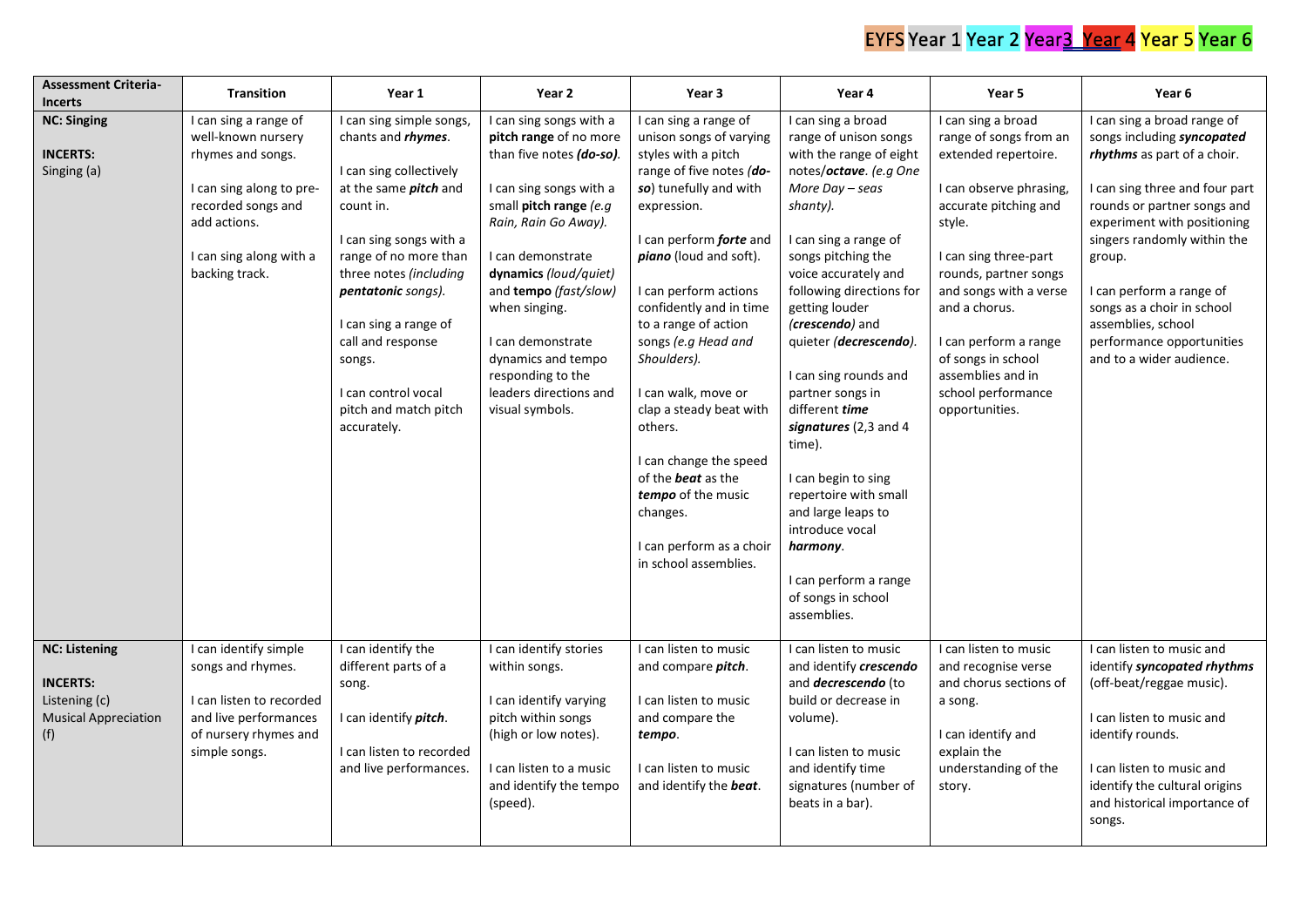|                                                                                    |                                                                                                                                                                                                 |                                                                                                                                                                                                                                                                                                                                                                                                                            | I can listen to music<br>and identify dynamics<br>(volume).<br>I can listen to recorded<br>and live performances.                                                                                                                                                                                  | I can listen to music<br>and identify forte and<br>piano (dynamics).<br>I can listen to recorded<br>and live performances.                                                                                                                                                                                                                                                                                                                                                                                                                                     | I can listen to recorded<br>and live performances.                                                                                                                                                                                                                                                                                                                                                                                                                                                                                                                                                                                                                                                | I can identify the<br>cultural origins of a<br>song.<br>I can listen to recorded<br>and live performances.                                                                                                                                                                                                                                                                                                                                                                                                                                                                                                                                                                                             | I can listen to recorded and<br>live performances.                                                                                                                                                                                                                                                                                                                                                                                                                                                                                                                                                                                                                                                                                                              |
|------------------------------------------------------------------------------------|-------------------------------------------------------------------------------------------------------------------------------------------------------------------------------------------------|----------------------------------------------------------------------------------------------------------------------------------------------------------------------------------------------------------------------------------------------------------------------------------------------------------------------------------------------------------------------------------------------------------------------------|----------------------------------------------------------------------------------------------------------------------------------------------------------------------------------------------------------------------------------------------------------------------------------------------------|----------------------------------------------------------------------------------------------------------------------------------------------------------------------------------------------------------------------------------------------------------------------------------------------------------------------------------------------------------------------------------------------------------------------------------------------------------------------------------------------------------------------------------------------------------------|---------------------------------------------------------------------------------------------------------------------------------------------------------------------------------------------------------------------------------------------------------------------------------------------------------------------------------------------------------------------------------------------------------------------------------------------------------------------------------------------------------------------------------------------------------------------------------------------------------------------------------------------------------------------------------------------------|--------------------------------------------------------------------------------------------------------------------------------------------------------------------------------------------------------------------------------------------------------------------------------------------------------------------------------------------------------------------------------------------------------------------------------------------------------------------------------------------------------------------------------------------------------------------------------------------------------------------------------------------------------------------------------------------------------|-----------------------------------------------------------------------------------------------------------------------------------------------------------------------------------------------------------------------------------------------------------------------------------------------------------------------------------------------------------------------------------------------------------------------------------------------------------------------------------------------------------------------------------------------------------------------------------------------------------------------------------------------------------------------------------------------------------------------------------------------------------------|
| <b>NC: Composing</b><br><b>INCERTS:</b><br>Composition (d)<br>Musical Notation (e) | I can copy basic<br>rhythm patterns of<br>nursery rhymes.<br>I can explore high and<br>low using voices and<br>characters within a<br>song.<br>I can invent a pattern<br>using one pitch notes. | I can improvise vocal<br>chants using question<br>and answer phrases.<br>I can create musical<br>sound effects and<br>short sequences.<br>I can understand the<br>difference between<br>creating a <i>rhythm</i><br>pattern and a pitch<br>pattern.<br>I can invent, retain and<br>recall rhythm and<br>pitch patterns and<br>perform these.<br>I can recognise how<br>graphic notation can<br>represent created<br>sound. | I can create music in<br>response to a non-<br>musical stimulus (e.g:<br>storm, rocket launch).<br>I can work with a<br>partner to improvise<br>simple <i>question</i> and<br>answer phrases.<br>I can use <i>graphic</i><br>symbols, dot notation<br>and <i>stick notation</i> as<br>appropriate. | <b>Improvise</b><br>I can improvise using a<br>range of tuned and<br><i>untuned</i> instruments.<br>I can invent short on-<br>the-spot responses.<br>I can structure musical<br>ideas using <i>question</i><br>and answer or echo.<br>I can create music that<br>has a beginning,<br>middle and an end.<br><b>Compose</b><br>can combine known<br>rhythmic notation with<br>letter names to create<br>rising and falling<br>phrases using 3 notes.<br>I can compose song<br>accompaniments on<br>untuned percussion<br>using known rhythms<br>and note values. | Improvise<br>I can improvise using a<br>limited range of<br><i>pitches</i> on an<br>instrument.<br>I can make use of<br>musical features<br>including smooth<br>(legato) and detached<br>(staccato).<br>I can make<br>compositional<br>decisions about the<br>overall structure of<br>improvisations.<br>Compose<br>I can combine none<br>rhythmic notation with<br>letter names to create<br>short <i>pentatonic</i><br>phrases (5 notes).<br>I can sing and play the<br>phrases I have<br>composed.<br>I can arrange individual<br>notes of known values<br>to create sequences of<br>2, 3 or 4 beat phrases<br>arranged into bars.<br>I can use musical<br>components to<br>compose a specific | <b>Improvise</b><br>I can use tuned<br>percussion and<br>melodic instruments to<br>improvise freely over a<br>drone note.<br>I can improvise over a<br>simple groove<br>responding to the beat<br>creating <i>melody</i> .<br>I can experiment with<br>dynamics including:<br>loud (fortissimo), very<br>quiet ( <i>pianissimo</i> ),<br>moderately loud<br>(mezzo forte),<br>moderately quiet<br>$(mezzo piano)$ .<br>Compose<br>I can compose<br>melodies from pairs of<br>phrases.<br>I can enhance the<br>phrases with rhythmic<br>or choral<br>accompaniments.<br>I can work in a pair to<br>create a <i>ternary</i> piece.<br>I can use <i>chords</i> to<br>compose music to<br>evoke a specific | <b>Improvise</b><br>I can create music with<br>multiple sections that include<br>repetition and contrast.<br>I can use <i>chord</i> changes as an<br>improvised sequence.<br>I can extend improvised<br>melodies beyond 8 beats<br>over a fixed groove.<br>Compose<br>I can plan, compose and<br>notate 8 or 16 beat melodic<br>phrase using the pentatonic<br>scale and incorporate<br>rhythmic variety and<br>interest.<br>I can play my composition on<br>available tuned instruments.<br>I can compose melodies from<br>pairs of phrases in either G<br>major or E minor.<br>I can enhance these melodies<br>with rhythmic or chordal<br>accompaniment.<br>I can compose a ternary<br>piece using available music<br>software to create and<br>record this. |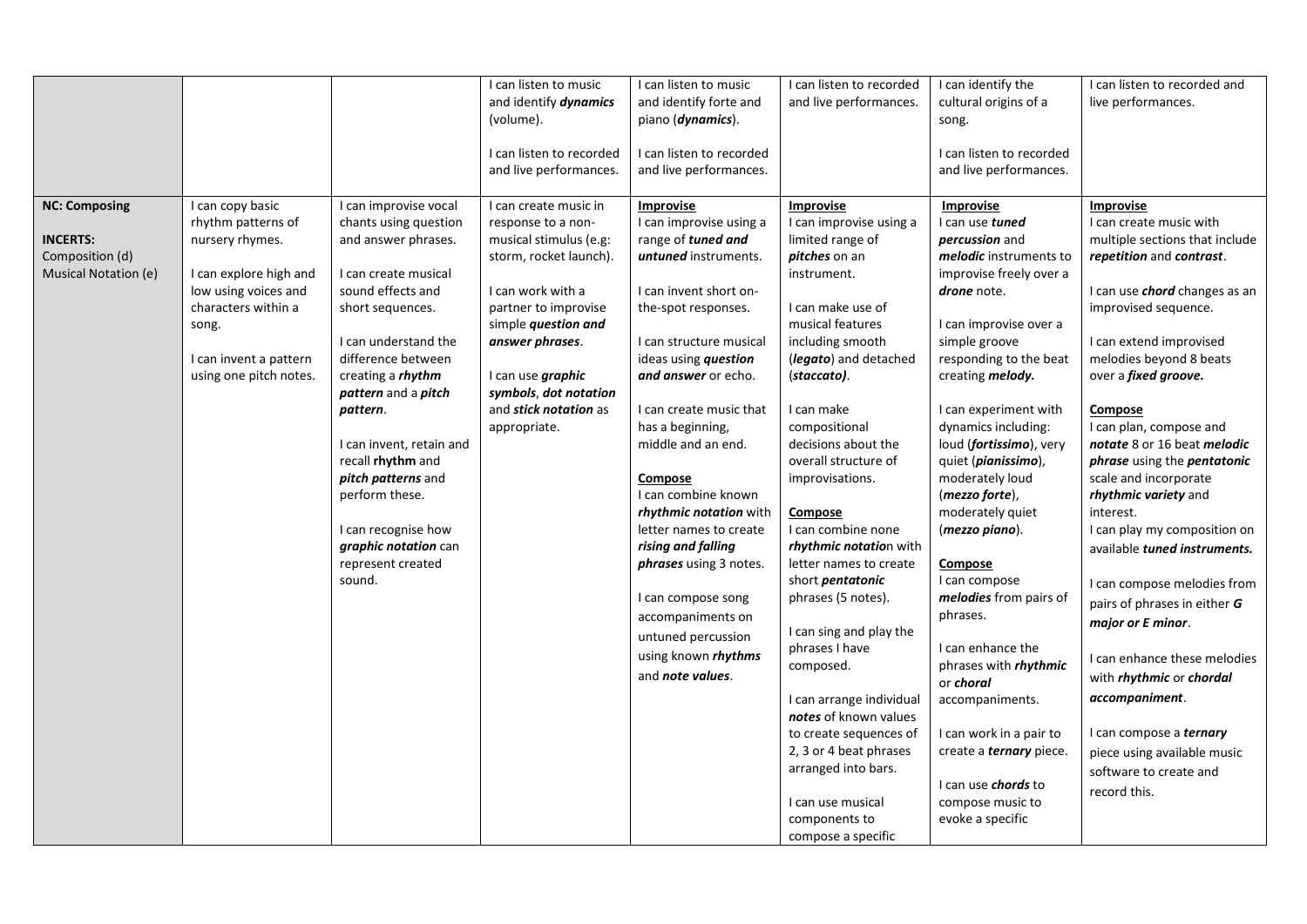|                                                                                                          |                                                                                                                           |                                                                                                                                                                                                                                                                                                                                                                                                                                                                                               |                                                                                                                                                                                                                                                                                                                                                                                                                                                                                                                                                                                | mood (eg: creating<br>music to accompany a<br>short film).<br>I can recognise major<br>and minor chords.<br>I can compose using a<br>variety of instruments.<br>I can record/evidence<br>my compositions using:<br>graphic scores, rhythm<br>notation and time<br>signature, staff<br>notation. | atmosphere, mood or<br>environment.<br>I can record and<br>evidence my<br>compositions using:<br>graphic scores, rhythm<br>notation and time<br>signature, staff<br>notation. | I can discuss how musical<br>contrasts are achieved. |
|----------------------------------------------------------------------------------------------------------|---------------------------------------------------------------------------------------------------------------------------|-----------------------------------------------------------------------------------------------------------------------------------------------------------------------------------------------------------------------------------------------------------------------------------------------------------------------------------------------------------------------------------------------------------------------------------------------------------------------------------------------|--------------------------------------------------------------------------------------------------------------------------------------------------------------------------------------------------------------------------------------------------------------------------------------------------------------------------------------------------------------------------------------------------------------------------------------------------------------------------------------------------------------------------------------------------------------------------------|-------------------------------------------------------------------------------------------------------------------------------------------------------------------------------------------------------------------------------------------------------------------------------------------------|-------------------------------------------------------------------------------------------------------------------------------------------------------------------------------|------------------------------------------------------|
| <b>NC: Musicianship</b><br>(Performing)<br><b>INCERTS:</b><br>Composition (d)<br>Playing Instruments (b) | I can perform songs<br>and rhymes with<br>others.<br>I can move in time<br>with music. (e.g<br>dancing, and<br>marching). | Pulse & Beat<br>I can walk, move or<br>clap a steady beat with<br>others.<br>I can change the speed<br>of the beat as the<br>tempo of the music<br>changes.<br>I can use body<br>percussion to maintain<br>a steady beat.<br>I can use classroom<br>percussion to maintain<br>a steady beat (e.g.<br>shakers, sticks and<br>blocks).<br>I can play repeated<br>rhythm patterns<br>(ostinato) to maintain<br>a steady beat.<br>I can use short, pitched<br>patterns on tuned<br>instruments to | Pulse & Beat<br>I can understand that<br>the speed of the beat<br>can change, creating a<br>faster or slower pace<br>(tempo).<br>I can mark the beat of<br>a listening piece by<br>tapping or clapping<br>and recognising tempo<br>as well as changes in<br>tempo.<br>I can walk in time to<br>the beat of a piece of<br>music or song,<br>knowing the difference<br>between left and right<br>to support<br>coordination.<br>I can begin to group<br>beats in twos and<br>threes by tapping<br>knees on the first<br>(strongest) beat and<br>clapping the remaining<br>beats. |                                                                                                                                                                                                                                                                                                 |                                                                                                                                                                               |                                                      |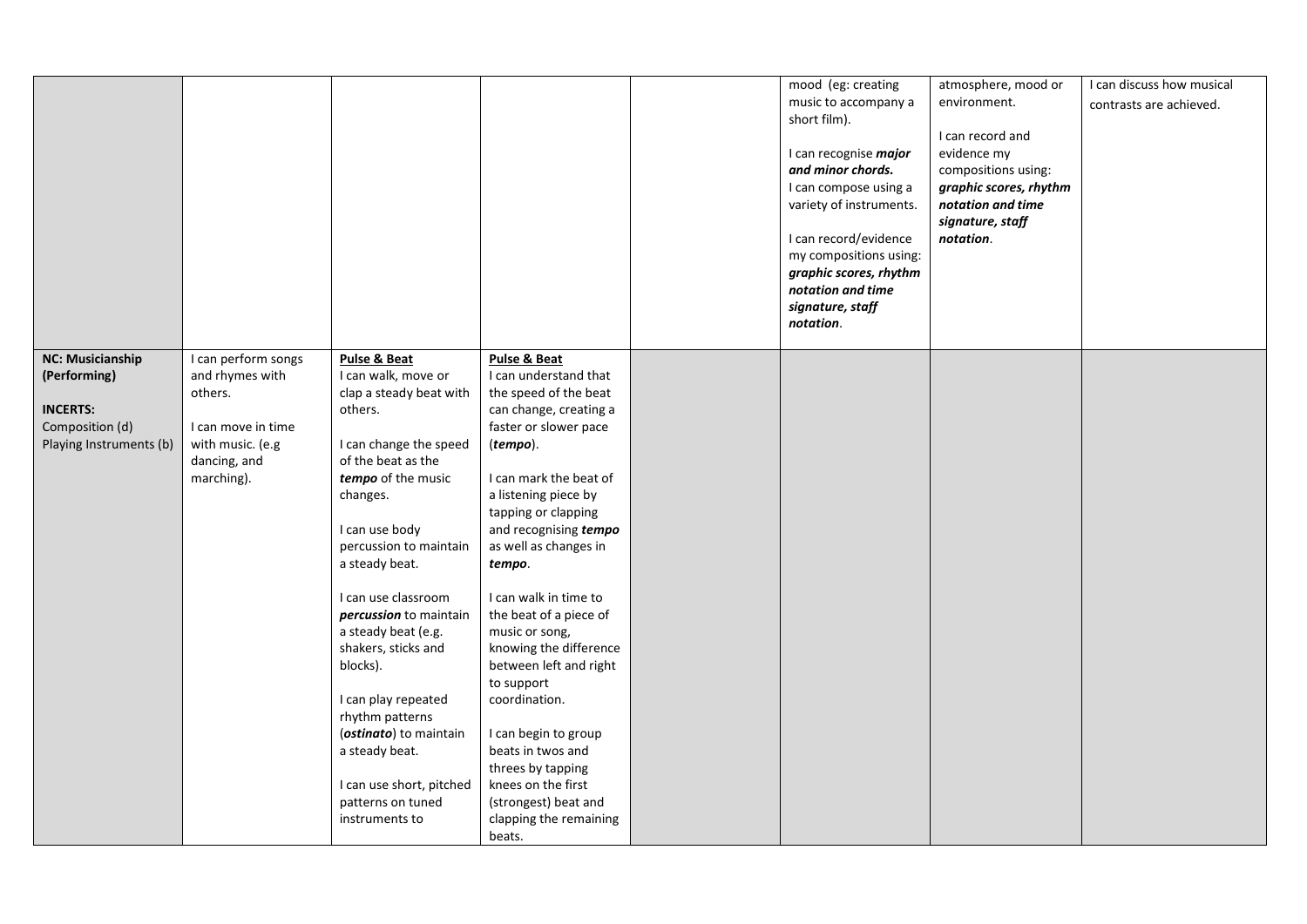| maintain a steady        |                          |  |  |
|--------------------------|--------------------------|--|--|
| beat.                    | I can identify the beat  |  |  |
|                          | groupings in familiar    |  |  |
| I can respond to the     | music that they sing     |  |  |
| pulse in recorded and    | regularly and listen to. |  |  |
|                          |                          |  |  |
| live music through       |                          |  |  |
| movement and dance.      | Rhythm                   |  |  |
|                          | I can play copycat       |  |  |
| Rhythm                   | rhythms, copying a       |  |  |
| I can perform short      | leader, and invent       |  |  |
| copycat rhythm           | rhythms for others to    |  |  |
| patterns accurately,     | copy on untuned          |  |  |
| led by the teacher.      | percussion.              |  |  |
|                          |                          |  |  |
| I can perform short      | I can create rhythms     |  |  |
| repeating rhythm         | using word phrases as    |  |  |
| patterns (ostinato)      | a starting point (e.g.   |  |  |
| while keeping in time    | Hel-lo Si-mon or Can     |  |  |
| with a steady beat.      | you come and play?).     |  |  |
|                          |                          |  |  |
| I can perform word-      | I can read and respond   |  |  |
| pattern chants (e.g. ca- | to chanted rhythm        |  |  |
| ter-pil-lar crawl);      | patterns, and            |  |  |
| create, retain and       | represent them with      |  |  |
| perform their own        | stick notation including |  |  |
| rhythm patterns.         | crotchets, quavers and   |  |  |
|                          | crotchets rests.         |  |  |
| Pitch                    |                          |  |  |
| I can listen to sounds   | I can create and         |  |  |
| in the local school      | perform my own           |  |  |
| environment,             | chanted rhythm           |  |  |
| comparing high and       | patterns with the same   |  |  |
| low sounds.              | stick notation.          |  |  |
|                          |                          |  |  |
| I can sing familiar      | <b>Pitch</b>             |  |  |
| songs in both low and    | I can play a range of    |  |  |
| high voices, talking     | singing games based      |  |  |
| about the difference in  | on the cuckoo interval   |  |  |
| sound.                   | (high to low in a 3-note |  |  |
|                          | range), matching         |  |  |
| I can explore            | voices accurately,       |  |  |
| percussion sounds to     | supported by a leader    |  |  |
| enhance storytelling.    | playing the melody.      |  |  |
|                          |                          |  |  |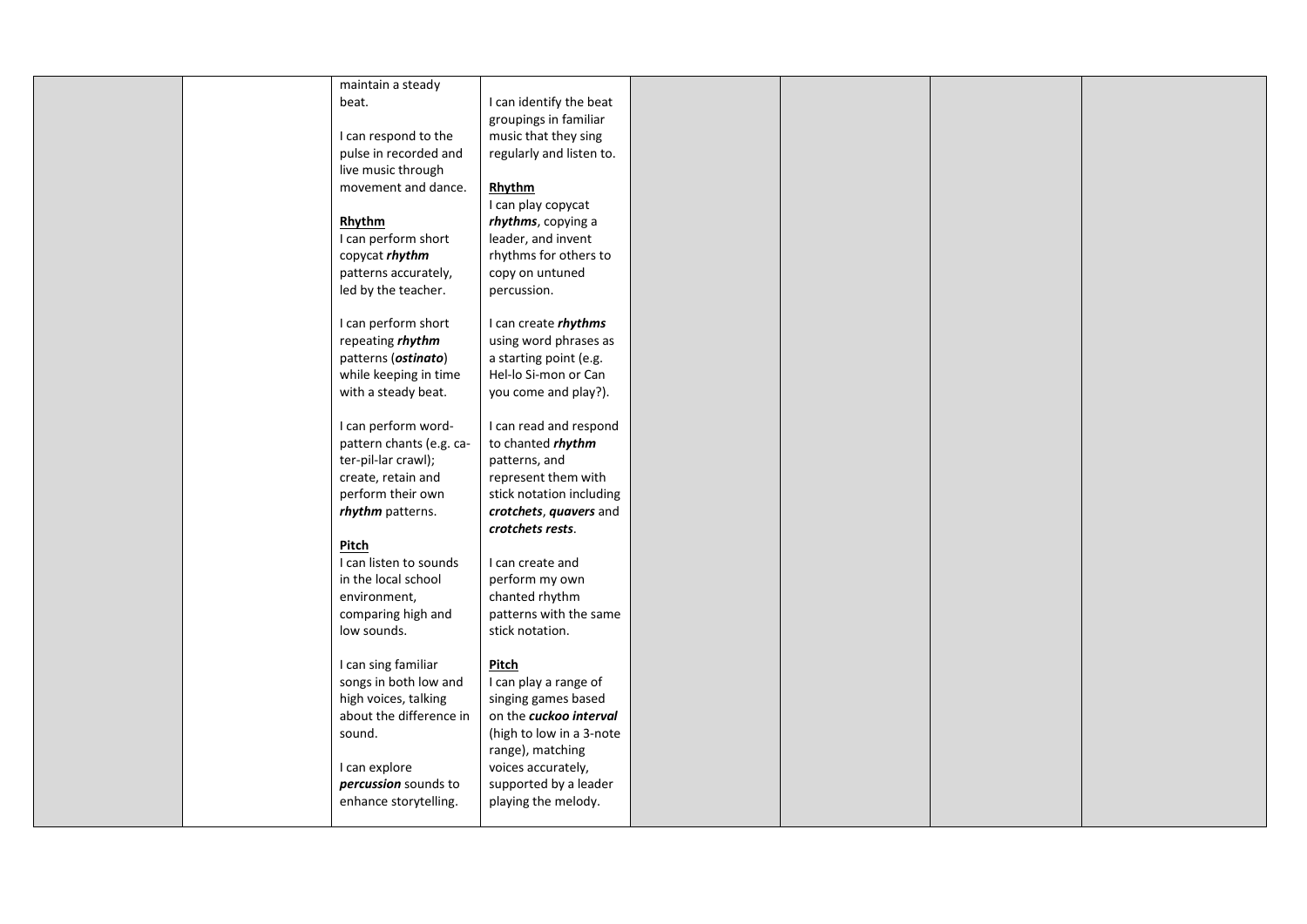|                         | I can follow pictures<br>and symbols to guide<br>singing and playing<br>(e.g. 4 dots = 4 taps on<br>the drum) | I can sing short<br>phrases independently<br>within a singing game<br>or short song.<br>I can respond<br>independently to pitch<br>changes heard in short<br>melodic phrases,<br>indicating with actions<br>I can recognise dot<br>notation and match it<br>to 3-note tunes played<br>on tuned percussion. |                                    |                                    |                                           |                                                                         |
|-------------------------|---------------------------------------------------------------------------------------------------------------|------------------------------------------------------------------------------------------------------------------------------------------------------------------------------------------------------------------------------------------------------------------------------------------------------------|------------------------------------|------------------------------------|-------------------------------------------|-------------------------------------------------------------------------|
| <b>NC: Performing</b>   |                                                                                                               |                                                                                                                                                                                                                                                                                                            | <b>Instrumental</b><br>Performance | <b>Instrumental</b><br>Performance | <b>Instrumental</b><br><b>Performance</b> | <b>Instrumental Performance</b><br>I can play a <i>melody</i> following |
| <b>INCERTS:</b>         |                                                                                                               |                                                                                                                                                                                                                                                                                                            | I can develop facility in          | I can develop facility in          | I can play melodies on                    | staff notation written on one                                           |
| Composition (d)         |                                                                                                               |                                                                                                                                                                                                                                                                                                            | playing tuned                      | the basic skills of a              | tuned percussion,                         | stave and using notes within                                            |
| Playing Instruments (b) |                                                                                                               |                                                                                                                                                                                                                                                                                                            | percussion or a                    | selected musical                   | melodic instruments or                    | an <i>octave</i> range (do-do)                                          |
|                         |                                                                                                               |                                                                                                                                                                                                                                                                                                            | melodic instrument                 | instrument over a                  | keyboards, following                      |                                                                         |
|                         |                                                                                                               |                                                                                                                                                                                                                                                                                                            | such as violin or                  | sustained learning                 | staff notation written                    | I can make decisions about                                              |
|                         |                                                                                                               |                                                                                                                                                                                                                                                                                                            | recorder.                          | period.                            | on one stave and using                    | dynamic range, including                                                |
|                         |                                                                                                               |                                                                                                                                                                                                                                                                                                            |                                    |                                    | notes within the                          | very loud, very quiet,                                                  |
|                         |                                                                                                               |                                                                                                                                                                                                                                                                                                            | I can play and perform             | I can play and perform             | Middle C-C'/do-do                         | moderately loud and                                                     |
|                         |                                                                                                               |                                                                                                                                                                                                                                                                                                            | melodies following                 | melodies following                 | range.                                    | moderately quiet.                                                       |
|                         |                                                                                                               |                                                                                                                                                                                                                                                                                                            | staff notation using a             | staff notation using a             |                                           |                                                                         |
|                         |                                                                                                               |                                                                                                                                                                                                                                                                                                            | small range (e.g.                  | small range (e.g.                  | I can understand how                      | I can accompany this same                                               |
|                         |                                                                                                               |                                                                                                                                                                                                                                                                                                            | Middle C-E/do-mi) as               | Middle C-G/do-so) as               | triads are formed, and                    | melody, and others, using                                               |
|                         |                                                                                                               |                                                                                                                                                                                                                                                                                                            | a whole class or in                | a whole-class or in                | play them on tuned                        | block chords or a bass line.                                            |
|                         |                                                                                                               |                                                                                                                                                                                                                                                                                                            | small groups.                      | small groups.                      | percussion, melodic<br>instruments or     | I can engage with others                                                |
|                         |                                                                                                               |                                                                                                                                                                                                                                                                                                            | I can use listening skills         | I can perform in two or            | keyboards.                                | through ensemble playing                                                |
|                         |                                                                                                               |                                                                                                                                                                                                                                                                                                            | to correctly order                 | more parts from                    |                                           | (e.g. school orchestra, band,                                           |
|                         |                                                                                                               |                                                                                                                                                                                                                                                                                                            | phrases using dot                  | simple <i>notation</i> using       | I can perform simple,                     | mixed ensemble) with pupils                                             |
|                         |                                                                                                               |                                                                                                                                                                                                                                                                                                            | notation, showing                  | instruments played in              | chordal                                   | taking on <i>melody</i> or                                              |
|                         |                                                                                                               |                                                                                                                                                                                                                                                                                                            | different arrangements             | whole class teaching.              | accompaniments to                         | accompaniment roles.                                                    |
|                         |                                                                                                               |                                                                                                                                                                                                                                                                                                            | of notes C-D-E/do-re-              |                                    | familiar songs.                           |                                                                         |
|                         |                                                                                                               |                                                                                                                                                                                                                                                                                                            | mi.                                | I can identify static and          |                                           | <b>Musical Notations</b>                                                |
|                         |                                                                                                               |                                                                                                                                                                                                                                                                                                            |                                    | moving parts.                      | I can perform a range                     | I can further understand the                                            |
|                         |                                                                                                               |                                                                                                                                                                                                                                                                                                            | I can individually (solo)          |                                    | of repertoire pieces                      | differences between                                                     |
|                         |                                                                                                               |                                                                                                                                                                                                                                                                                                            | copy stepwise melodic              | I can copy short                   | and arrangements                          | semibreves, minims,                                                     |
|                         |                                                                                                               |                                                                                                                                                                                                                                                                                                            | phrases with accuracy              | melodic phrases                    | combining acoustic                        | crotchets, quavers and                                                  |
|                         |                                                                                                               |                                                                                                                                                                                                                                                                                                            |                                    | including those using              | instruments to form                       |                                                                         |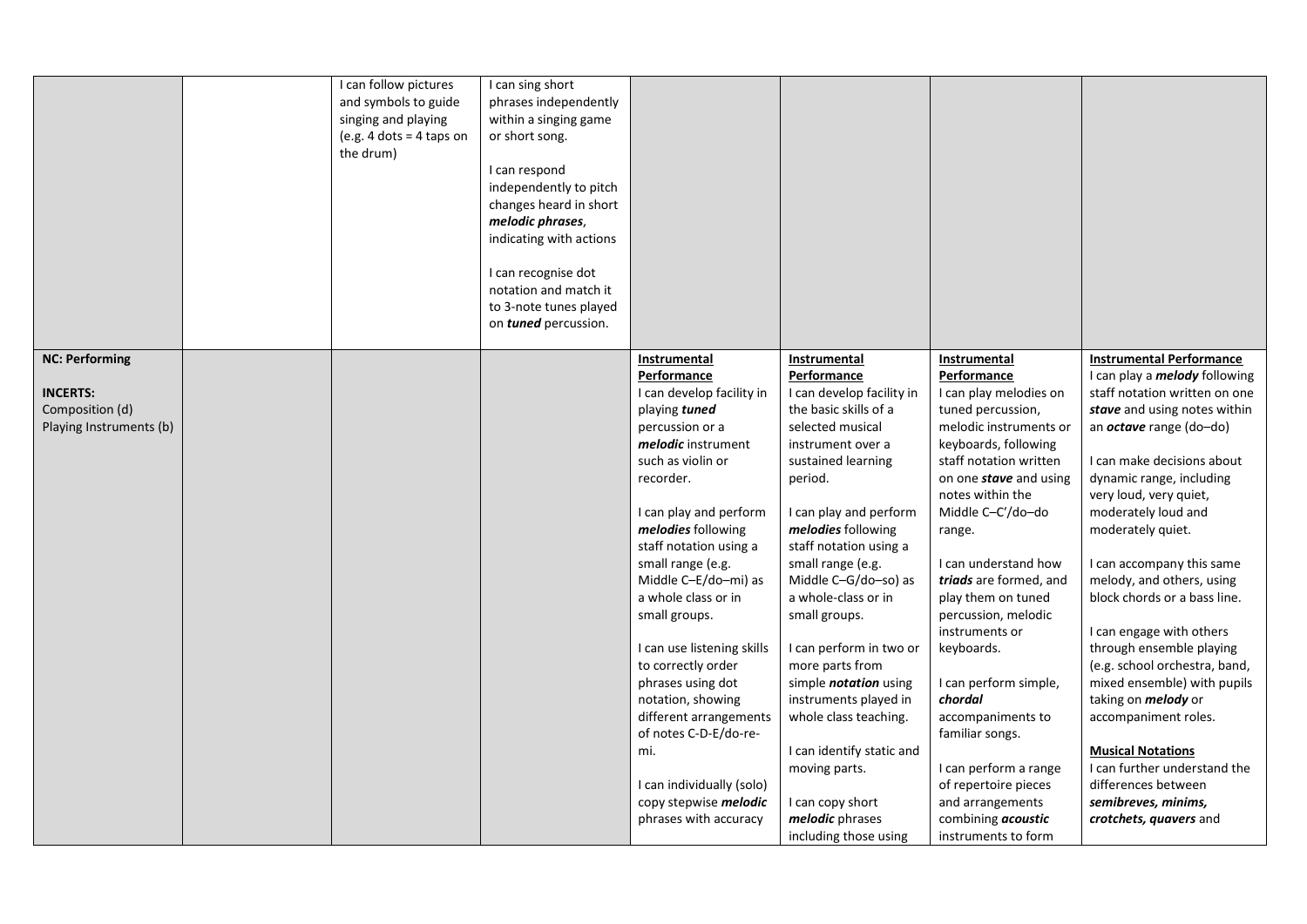|                      |  | at different speeds;    | the <i>pentatonic</i> scale    | mixed ensembles,             | semiquavers, and their         |
|----------------------|--|-------------------------|--------------------------------|------------------------------|--------------------------------|
|                      |  | allegro and adagio.     | (e.g. C, D, E, G, A).          | including a school           | equivalent rests.              |
|                      |  | I can extend to         | <b>Musical Notation</b>        | orchestra.                   | I can further develop the      |
|                      |  | question-and-answer     | I can understand the           | I can develop the skill      | skills to read and perform     |
|                      |  | phrases.                | differences between            | of playing by ear on         | pitch notation within an       |
|                      |  |                         | minims, crotchets,             | tuned instruments,           | octave (e.g. C-C/do-do).       |
|                      |  | <b>Musical Notation</b> | paired quavers and             | copying longer phrases       |                                |
|                      |  | I can understand the    | rests.                         | and familiar melodies.       | I can read and play            |
|                      |  | stave, lines and        |                                |                              | confidently from rhythm        |
|                      |  | spaces, and clef.       | I can read and perform         | <b>Musical Notations</b>     | notation cards and rhythmic    |
|                      |  |                         | pitch <i>notation</i> within a | I can further                | scores in up to 4 parts that   |
|                      |  | I can use dot notation  | defined range (e.g. C-         | understand the               | contain known rhythms and      |
|                      |  | to show higher or       | $G/do$ -so).                   | differences between          | note durations.                |
|                      |  | lower pitch.            |                                | semibreves, minims,          |                                |
|                      |  |                         | I can follow and               | crotchets and crotchet       | I can read and play from       |
|                      |  | I can understand the    | perform simple                 | rests, paired quavers        | notation a four-bar phrase,    |
|                      |  | differences between     | rhythmic scores to a           | and semiquavers.             | confidently identifying note   |
|                      |  | crotchets and paired    | steady beat.                   |                              | names and durations.           |
|                      |  | quavers.                |                                | I can understand the         |                                |
|                      |  |                         | I can maintain                 | differences between          |                                |
|                      |  | I can apply word        | individual parts               | $2/4$ , $3/4$ and $4/4$ time |                                |
|                      |  | chants to rhythms,      | accurately within the          | signatures.                  |                                |
|                      |  | understanding how to    | rhythmic texture,              |                              |                                |
|                      |  | link each syllable to   | achieving a sense of           | I can read and perform       |                                |
|                      |  | one musical note.       | ensemble.                      | pitch <i>notation</i> within |                                |
|                      |  |                         |                                | an octave (e.g. C-           |                                |
|                      |  |                         |                                | $C'/do$ -do).                |                                |
|                      |  |                         |                                | I can read and play          |                                |
|                      |  |                         |                                | short rhythmic phrases       |                                |
|                      |  |                         |                                | at sight from prepared       |                                |
|                      |  |                         |                                | cards, using                 |                                |
|                      |  |                         |                                | conventional symbols         |                                |
|                      |  |                         |                                | for known rhythms and        |                                |
|                      |  |                         |                                | note durations.              |                                |
|                      |  |                         |                                |                              |                                |
|                      |  |                         |                                |                              |                                |
| <b>Music History</b> |  |                         | I can make links               | I can identify the time      | I can accurately identify the  |
|                      |  |                         | between music and              | period a piece of music      | time period a piece of music   |
|                      |  |                         | periods of time.               | may be from.                 | is from.                       |
|                      |  |                         |                                |                              |                                |
|                      |  |                         | I can identify different       |                              | I can identify the features of |
|                      |  |                         | genres of music.               |                              | different genres of music.     |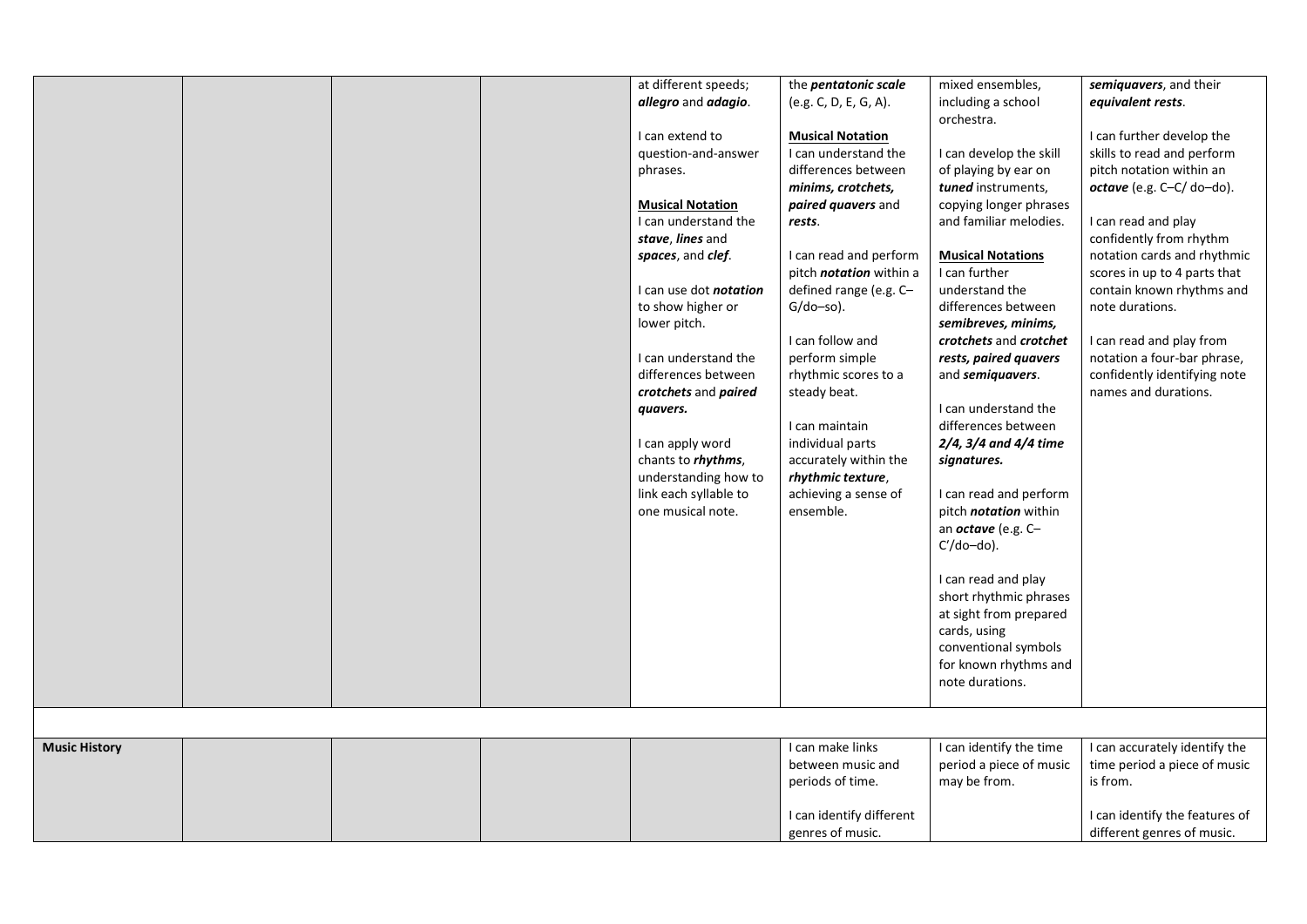|  |  |  | I can identify the<br>features of a genre of | I can identify the instruments |
|--|--|--|----------------------------------------------|--------------------------------|
|  |  |  | music.                                       | used within various genres of  |
|  |  |  |                                              | music.                         |
|  |  |  | I can identify common<br>instruments used    | I can identify key songs from  |
|  |  |  | within genres of music.                      | a given genre or period of     |
|  |  |  |                                              | music.                         |
|  |  |  |                                              |                                |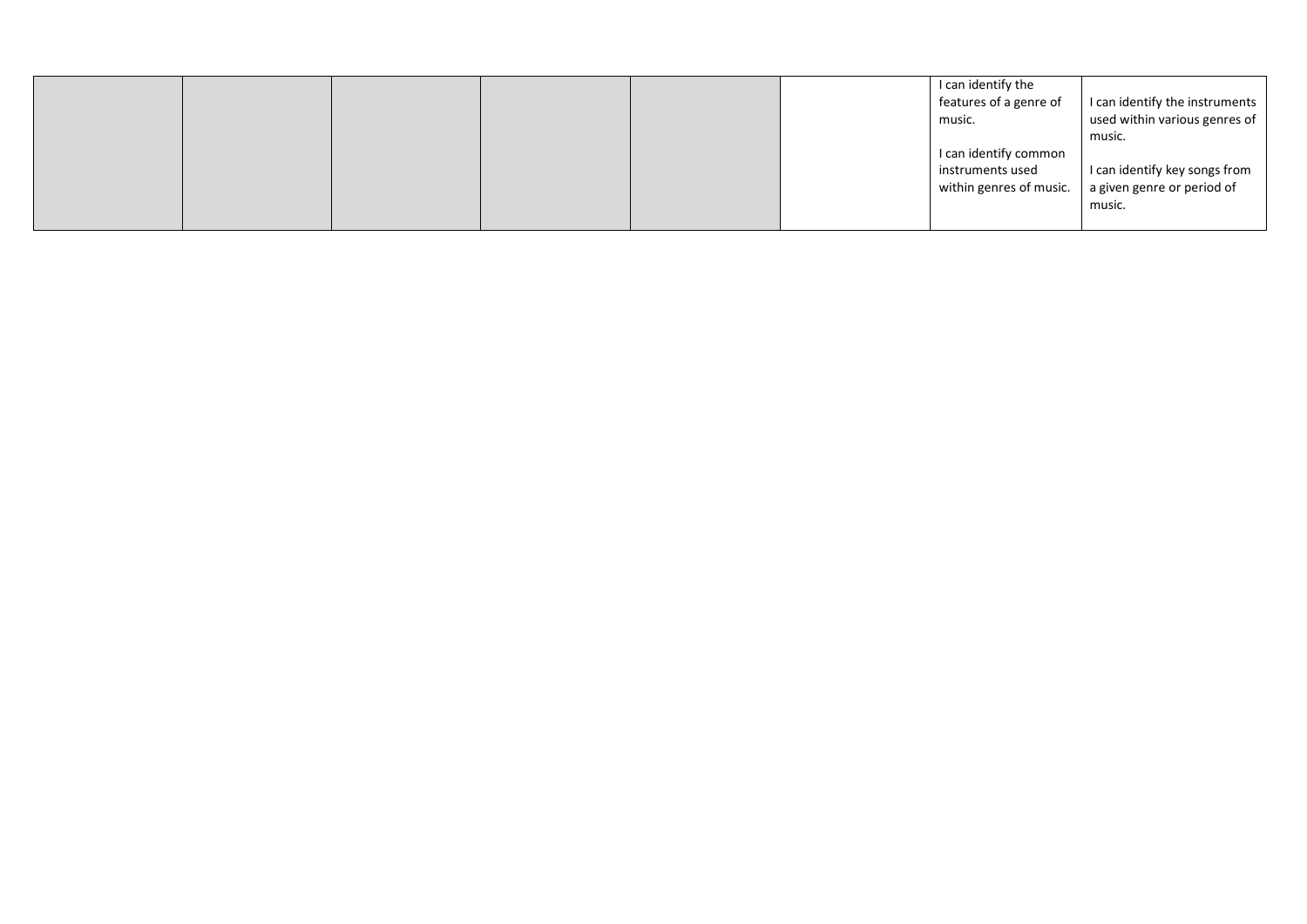

Expressive arts and design (educational programme) being imaginative and expressive: The development of children's artistic and cultural awareness supports their imagination and creativity. It is important that children ha enabling them to explore and play with a wide range of media and materials. The quality and variety of what children see, hear, and participate in is crucial for developing their understanding, self-expression, vocabulary,

**Music Curriculum in EYFS** 

| Skills and knowledge (Fluid across FS1 FS2)                                                                                                                                                                                                                              | What does this look like in provision/adult interactions?                                                                                                                                                                                                                                                                                                                                                                                                                                                                                                                                         | <b>Transition to KS1</b>                                                                                                 | <b>Characteristics of effective learning</b>                                                                                                                                                           |
|--------------------------------------------------------------------------------------------------------------------------------------------------------------------------------------------------------------------------------------------------------------------------|---------------------------------------------------------------------------------------------------------------------------------------------------------------------------------------------------------------------------------------------------------------------------------------------------------------------------------------------------------------------------------------------------------------------------------------------------------------------------------------------------------------------------------------------------------------------------------------------------|--------------------------------------------------------------------------------------------------------------------------|--------------------------------------------------------------------------------------------------------------------------------------------------------------------------------------------------------|
| - Show attention to sounds and music<br>- Respond emotionally and physically to music when it<br>changes.<br>- Move and dance to music.<br>- Anticipate phrases and actions in rhymes and songs<br>$(0-3)$ .                                                             | - Stimulate their enjoyment of music through singing and playing musical and singing games which are attuned to<br>the baby.<br>- Provide babies, toddlers, and young children with a range of different types of singing, sounds and music from<br>diverse cultures.<br>- Allowing children to move their bodies to different music including pre-recorded such as wake up shake up.                                                                                                                                                                                                             |                                                                                                                          | Children in EYFS learn at different<br>rates and abilities through:<br>• Playing and exploring - children<br>investigate and experience things,<br>and 'have a go'.                                    |
| - Explore their voices and enjoy making sounds.<br>- Join in with songs and rhymes.<br>- Make rhythmical and repetitive sounds.<br>- Explore a range of sound makers and instruments<br>and play them in different ways.<br>- Enjoy and take part in action songs (0-3). | - Include songs to go with routines. E.g., hello everyone, days of the week song.<br>- Provide children with instruments and with 'found objects. Suggestions: tapping a bottle onto the table or running<br>a twig along a fence. Encourage children to experiment with different ways of playing instruments.<br>- Introduce children to a broad selection of action songs from different cultures and languages. Sing songs regularly<br>so that children learn the words, melody, and actions off by heart.                                                                                   | - I can sing a range of well-known nursery rhymes and songs.<br>I can copy basic rhythm patterns of nursery rhymes       | • Active learning - children<br>concentrate and keep on trying if<br>they encounter difficulties and<br>enjoy achievements.<br>• Creating and thinking critically -<br>children have and develop their |
| - Listen with increased attention to sounds.<br>- Respond to what they have heard expressing their<br>thoughts and feelings.<br>- Remember and sing entire songs (3-4).                                                                                                  | - Play, share and perform a wide variety of music and songs from different cultures and historical periods. --Play<br>sound-matching games.<br>- Environmental sounds in phonics e.g. guessing the instrument by listening to the sound.<br>- Repetitive sing songs through performances e.g. Christmas singalong.                                                                                                                                                                                                                                                                                | - I can sing along to pre-recorded songs and add actions<br>I can identify simple songs and rhymes                       | own ideas, make links between<br>ideas, and develop strategies for<br>doing things.                                                                                                                    |
| - Sing the pitch of a tone sung by another person<br>(pitch match).<br>- Sing the melodic shape (moving melody, such as up<br>and down, down, and up) of familiar songs (3-4).                                                                                           | - When supporting children to develop their singing voice use a limited pitch range. For example, 'Rain rain' uses a<br>smaller pitch (high/low) range than many traditional nursery rhymes.<br>- Children's singing voices and their ability to control them is developing. Encourage them to use their 'singing'<br>voice: when asked to sing loudly, children often shout.<br>- Sing slowly, so that children clearly hear the words and the melody of the song.<br>- Using one-syllable sounds such as 'ba'. Clap or tap to the pulse of songs or music and encourage children to do<br>this. | - I can explore high and low using voices and characters within a song<br>- I can invent a pattern using one pitch notes |                                                                                                                                                                                                        |
| - Create own songs or improvise a song around one<br>they know (3-4).<br>- Play instruments with increasing control to express<br>their feelings and ideas (3-4).                                                                                                        | - Offering children a wide range of different instruments, from a range of cultures. This might also include<br>electronic keyboards and musical apps on tablets.<br>- Encourage children to experiment with different ways of playing instruments, have these accessible in indoor and<br>outdoor areas. Outdoor music to be on a larger scale e.g. making music on large bins, tapping out beats, twigs<br>along fences, pots pans and spoons.                                                                                                                                                  | - I can listen to recorded and live performances of nursery rhymes and<br>simple songs                                   |                                                                                                                                                                                                        |
| - Listen attentively, move to and talk about music,<br>expressing their feelings and responses.<br>- Watch and talk about dance and performance art,<br>expressing their feelings (4-5).                                                                                 | - Giving children an insight into new musical worlds. Introduce them to different kinds of music from across the<br>globe, including traditional and folk music from Britain.<br>- Inviting musicians in to play music to children and talk about it. Look at different artists on YouTube and explore<br>how their music is different and why.<br>- Offer opportunities for children to go to a live performance, such as a pantomime, play, music, or dance<br>performance. Provide related costumes and props for children to incorporate into their pretend play.                             | - I can move in time with music e.g. dancing and marching                                                                |                                                                                                                                                                                                        |
| - Sing in a group or on their own, increasingly<br>matching the pitch and following melody.<br>- Explore and engage in music making and dance,<br>performing solo or in groups (4-5).<br><b>Early Learning Goals</b>                                                     | - Pitch matching games e.g. humming or singing short phrases for children to copy. Use songs with and without<br>words.<br>- Sing call-and-response songs, so that children can echo phrases of songs you sing. Introduce new songs gradually<br>and repeat them regularly. Sing slowly, so that children can listen to the words and the melody of the song.<br>- Poetry basket, learning new poems regularly and giving opportunities to children to perform this independently.                                                                                                                | - I can sing along with a backing track<br>I can perform songs and rhymes with others                                    |                                                                                                                                                                                                        |

Sing a range of well-known nursery rhymes and songs  $\bullet$ 

Perform songs, rhymes, poems, and stories with others and (when appropriate) try to move in time with music.  $\bullet$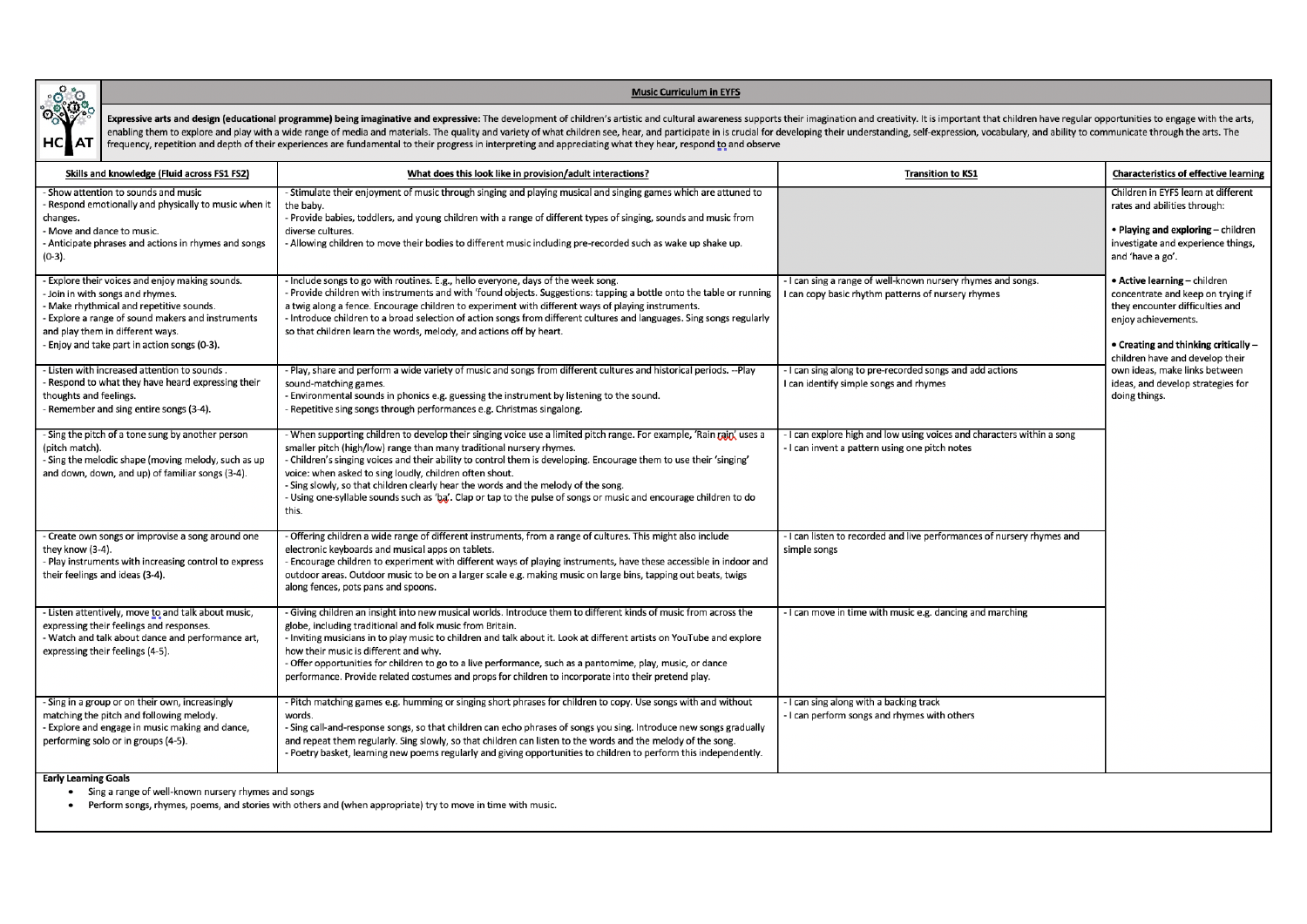#### **Glossary**

| accent - where the music is emphasised                                                                           | $melody - a musical sentence that makes sense played or sung on its own$                                                                                                           |
|------------------------------------------------------------------------------------------------------------------|------------------------------------------------------------------------------------------------------------------------------------------------------------------------------------|
| allegro $-$ performed at a brisk speed                                                                           | $minor - a$ sad sounding piece of music                                                                                                                                            |
| adagio - performed slowly                                                                                        | $notation - a method of writing music$                                                                                                                                             |
| $bar - a$ regular section on a staff, separated by vertical lines. Contains the beats                            | octave - 8 full tones above the key note. Start and end of a scale                                                                                                                 |
| beat- unit of rhythm                                                                                             | off beat - the unaccented beat                                                                                                                                                     |
| canon - tune that is repeated at regular intervals by different performers, but with<br>different starting times | orchestra - a large group of instruments, usually classical                                                                                                                        |
| chant - singing in unison, with a similar rhythm to speech                                                       | ostinato - a musical phrase or rhythm which is repeated                                                                                                                            |
|                                                                                                                  | $p$ entatonic - a scale with 5 notes                                                                                                                                               |
| $\text{choir}$ – group of singers                                                                                | $p$ iano – played softly                                                                                                                                                           |
| $chord - 2$ or more notes (usually 3) played simultaneously in harmony                                           |                                                                                                                                                                                    |
|                                                                                                                  | pitch (range) - how high or low a note is                                                                                                                                          |
| chord progression - string of chords played in succession, usually a pattern                                     | $pulse$ – the constant beat in a piece of music                                                                                                                                    |
| $c$ lef – a symbol on written music, defining what pitch to play the note                                        |                                                                                                                                                                                    |
| crescendo - getting louder                                                                                       | question & answer phrases - two distinct phrases usually written in different parts of the<br>music, but which operate like a conversation, with the second phrase answering first |
| decrescendo - getting quieter                                                                                    | rest - moment when a note is not played for a defined length of time                                                                                                               |
| dissonance - harsh sounds, chords not in harmony                                                                 | rhythm - structured groups of accented and unaccented beats                                                                                                                        |
| downbeat - first beat in a bar                                                                                   | rising and falling phrases - ascending melody and descending melody<br>scale $-$ successive notes of a key, ascending or descending                                                |
| $d$ rone – monotonous tone                                                                                       |                                                                                                                                                                                    |
| dot notation - visual notes used to represent musical notes and chords                                           | sharp $-$ note to be raised by a semitone                                                                                                                                          |
| $duet$ – two vocalists or instruments                                                                            | slur $-$ a curve over notes, suggesting that it is slurred together                                                                                                                |